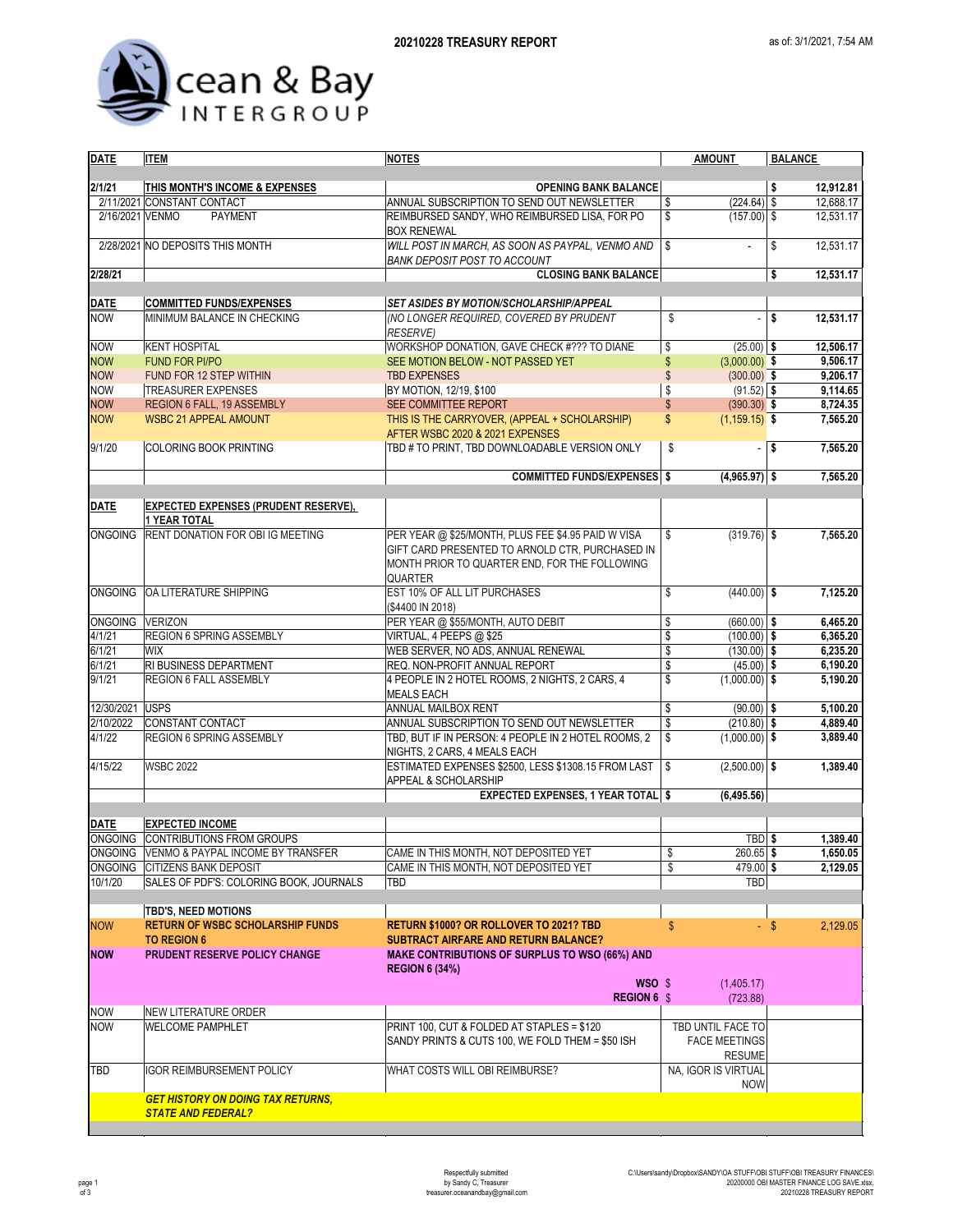

| MTG#  | <b>DAY</b> | <b>TIME</b>                      | <b>City</b>                | <b>Group Name</b>                                                                    | jan |                | feb                                   | 2020 total           |
|-------|------------|----------------------------------|----------------------------|--------------------------------------------------------------------------------------|-----|----------------|---------------------------------------|----------------------|
|       |            |                                  |                            |                                                                                      |     |                | <b>(WILL POST</b>                     |                      |
|       |            |                                  |                            |                                                                                      |     |                | <b>IN MARCH,</b><br><b>AS SOON AS</b> |                      |
|       |            |                                  |                            |                                                                                      |     |                | PAYPAL,                               |                      |
|       |            |                                  |                            |                                                                                      |     |                | <b>VENMO AND</b>                      |                      |
|       |            |                                  |                            |                                                                                      |     |                | <b>BANK POST</b><br>TO                |                      |
|       |            |                                  |                            |                                                                                      |     |                | <b>ACCOUNT)</b>                       |                      |
| 56941 | <b>THU</b> | 6:00-7:00pm                      | <b>Bristol, RI</b>         | <b>Thursday Night Hope</b>                                                           |     |                |                                       | \$                   |
| 56843 | <b>MON</b> | 4:00-5:00pm                      | <b>Charlestown, RI</b>     |                                                                                      |     |                |                                       | \$                   |
| 46600 | FRI        | 7:30-8:30pm                      | <b>Cranston, RI</b>        | <b>Courage to Change</b>                                                             |     |                |                                       | \$<br>٠              |
| 49802 | <b>MON</b> | 7:00-8:00pm                      | <b>Cranston, RI</b>        | <b>Dignity Seekers</b>                                                               |     |                |                                       | \$<br>٠              |
| 51785 | <b>THU</b> | 7:00-8:00pm                      | <b>Cranston, RI</b>        | <b>Growth from Within</b>                                                            |     |                |                                       | \$<br>٠              |
| 31493 | <b>SAT</b> | 10:00-11:00am                    | E. Greenwich RI            | 12 Steps Within                                                                      |     |                |                                       | \$<br>÷,             |
| 56135 | <b>TUE</b> | 6:30-7:45 pm                     | <b>East Providence, RI</b> | <b>BBSS</b>                                                                          |     |                |                                       | \$<br>ä,             |
| 05170 | <b>SAT</b> | 10:00-11:00am                    | <b>Fall River MA</b>       | <b>Saturday Salvation</b>                                                            |     |                |                                       | \$<br>ä,             |
| 41086 | <b>SAT</b> | 9:00-10:30am                     | <b>Greenville RI</b>       | <b>Big Book Step Study</b>                                                           |     |                |                                       | \$<br>٠              |
| 54443 | <b>MON</b> | 10:00-11:00am                    | <b>Johnston, RI</b>        | Let's Be Honest                                                                      |     |                |                                       | \$                   |
| 51722 | <b>WED</b> | 6:30-7:30pm                      | <b>Kingston RI</b>         | <b>Steps to Serenity</b>                                                             |     |                |                                       | \$                   |
| 53588 | <b>THU</b> | 10:00-11:00am                    | <b>Lincoln RI</b>          | <b>New Beginning</b>                                                                 | \$  | 55.00          |                                       | \$<br>55.00          |
| 12871 | <b>TUE</b> | 7:30-8:30pm                      | <b>Mansfield, MA</b>       | <b>Moving Forward</b>                                                                |     |                |                                       | \$                   |
| 38721 | <b>SAT</b> | 9:30-10:30am                     | <b>Middletown RI</b>       | A Room With A View                                                                   |     |                |                                       | \$<br>٠              |
| 00415 | <b>WED</b> | 7:00-8:00pm                      | <b>Middletown RI</b>       | Stop & Step                                                                          |     |                |                                       | \$                   |
| 41086 | <b>SAT</b> | 8:30-9:30am                      |                            | One Purpose Only                                                                     |     |                |                                       | \$<br>٠              |
| 49305 |            |                                  | <b>Plainville, MA</b>      | The Art of Abstinence                                                                |     |                |                                       | ä,                   |
|       | <b>SUN</b> | 6:00-7:00pm                      | Portsmouth, RI             |                                                                                      |     |                |                                       | \$                   |
| 00908 | <b>TUE</b> | 9:30-10:30am                     | Portsmouth, RI             | <b>Just for Today</b>                                                                |     |                |                                       | \$<br>٠              |
| 54109 | FRI        | 9:30-10:30am                     | Portsmouth, RI             | Design for Living                                                                    |     |                |                                       | \$                   |
| 56446 | <b>MON</b> | 6:30-7:30pm                      | <b>Providence RI</b>       | The Recovery Team                                                                    |     |                |                                       | \$                   |
| 46174 | <b>WED</b> | 7:30-8:30pm                      | <b>Providence RI</b>       | 100 Pounder (MIRIAM)                                                                 | \$  | 20.00          |                                       | \$<br>20.00          |
| 49564 | <b>THU</b> | 7:30-8:30pm                      | <b>Riverside, RI</b>       | <b>Riverside Meeting</b>                                                             |     |                |                                       | \$                   |
| 01425 | <b>SUN</b> | 5:30-7:00pm                      | <b>Rumford, RI</b>         | Friendship                                                                           |     |                |                                       | \$                   |
| 51375 | <b>TUE</b> | 7:00-8:00pm                      | <b>Warwick, RI</b>         | Surrender to Win (KENT)                                                              |     |                |                                       | \$                   |
|       |            |                                  |                            |                                                                                      |     |                |                                       | \$                   |
|       |            | PERSONAL CONTRIBUTIONS           |                            |                                                                                      | \$  | 210.60         |                                       | \$<br>210.60         |
|       |            | <b>OBI MEETING 7TH TRADITION</b> |                            |                                                                                      |     |                |                                       | \$                   |
|       |            | <b>ADJUSTMENT TO BALANCE</b>     |                            |                                                                                      |     |                |                                       | \$<br>$\blacksquare$ |
|       |            | <b>FUNDRAISERS</b>               |                            |                                                                                      |     |                |                                       | \$                   |
|       |            | <b>WORKSHOPS</b>                 |                            |                                                                                      |     |                |                                       | \$                   |
|       |            | <b>PAYPAL FEES</b>               |                            |                                                                                      | \$  | (3.89)         |                                       | \$<br>(3.89)         |
|       |            |                                  |                            |                                                                                      |     |                |                                       | \$                   |
|       |            |                                  |                            | OTHER DEPOSITS/REIMBURSEMENTS/SCHOLARSHIPS (PREFERRED METHOD: MAKE SEPARATE DEPOSIT) |     |                |                                       | \$                   |
|       |            |                                  |                            | <b>CONTRIBUTIONS</b>                                                                 | \$  | 281.71         | \$                                    | \$<br>281.71         |
|       |            |                                  |                            | <b>APPEAL FOR WSBC EXPENSES</b>                                                      | \$  |                | \$                                    | \$                   |
|       |            |                                  |                            | <b>LITERATURE SOLD</b>                                                               | \$  | ٠              | \$                                    | \$                   |
|       |            |                                  |                            |                                                                                      |     |                |                                       |                      |
|       |            |                                  |                            | <b>SCHOLARSHIPS, REIMBURSEMENTS</b>                                                  | \$  | $\blacksquare$ | \$<br>٠                               | \$                   |
|       |            |                                  |                            | <b>TOTAL</b>                                                                         | \$  | 281.71         | S.<br>٠                               | \$<br>281.71         |
|       |            |                                  |                            |                                                                                      |     |                |                                       |                      |
|       |            |                                  |                            | DEPOSIT TOTAL FROM BANK                                                              | \$  | ٠              | \$<br>$\blacksquare$                  | <b>NA</b>            |
|       |            |                                  |                            | <b>STATEMENT</b>                                                                     |     |                |                                       |                      |
|       |            |                                  |                            | <b>VENMO TRANSFER TOTAL</b>                                                          | \$  | 182.60         | S                                     | <b>NA</b>            |
|       |            |                                  |                            | PAYPAL TRANSFER TOTAL                                                                | \$  | 99.11          | \$<br>٠                               | <b>NA</b>            |
|       |            |                                  |                            | <b>DIFFERENCE</b>                                                                    | \$  | $\blacksquare$ | \$<br>٠                               | <b>NA</b>            |